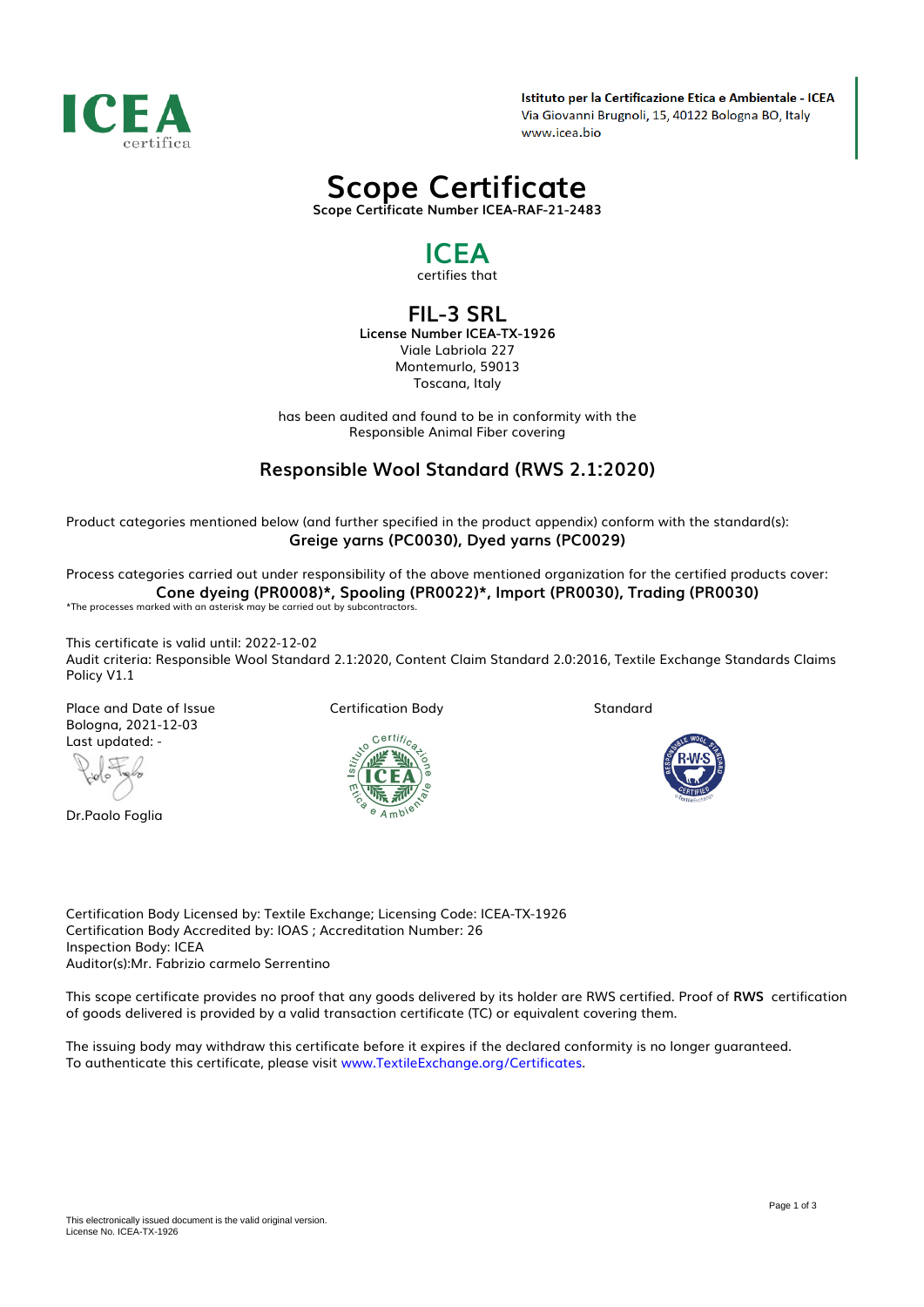

#### *Scope Certificate Number ICEA-RAF-21-2483 (continued) FIL-3 SRL RWS 2.1:2020*

*Under the scope of this certificate, the following products are covered.*

| <b>Products Appendix</b> |                        |                                                                                        |                                  |                              |  |
|--------------------------|------------------------|----------------------------------------------------------------------------------------|----------------------------------|------------------------------|--|
| <b>Product Category</b>  | <b>Product Details</b> | <b>Material Composition</b>                                                            | <b>Standard</b><br>(Label Grade) | <b>Facility Number</b>       |  |
| Dyed yarns (PC0029)      | lyarns (PD0102)        | Normally combed 100.00% Responsible Virgin Wool (RM0083)                               | <b>IRWS (RWS)</b>                | 5782.8339.834<br>0,8342,8344 |  |
| Greige yarns (PC0030)    | lyarns (PD0102)        | Normally combed 100.00% Responsible Virgin Wool (RM0083)                               | <b>IRWS (RWS)</b>                | 5782,8339,834<br>0,8342,8344 |  |
| Dyed yarns (PC0029)      | yarns (PD0102)         | Normally combed 45.00% Responsible Virgin Wool (RM0083) +<br>55.00% Polyester (RM0186) | <b>IRWS (RWS)</b>                | 5782.8339.834<br>0,8342,8344 |  |
| Greige yarns (PC0030)    | lyarns (PD0102)        | Normally combed 45.00% Responsible Virgin Wool (RM0083) +<br>55.00% Polyester (RM0186) | <b>IRWS (RWS)</b>                | 5782,8339,834<br>0,8342,8344 |  |

*Place and Date of Issue Bologna, 2021-12-03 Last updated: -*

*Dr.Paolo Foglia*

*Certification Body*



*Standard*